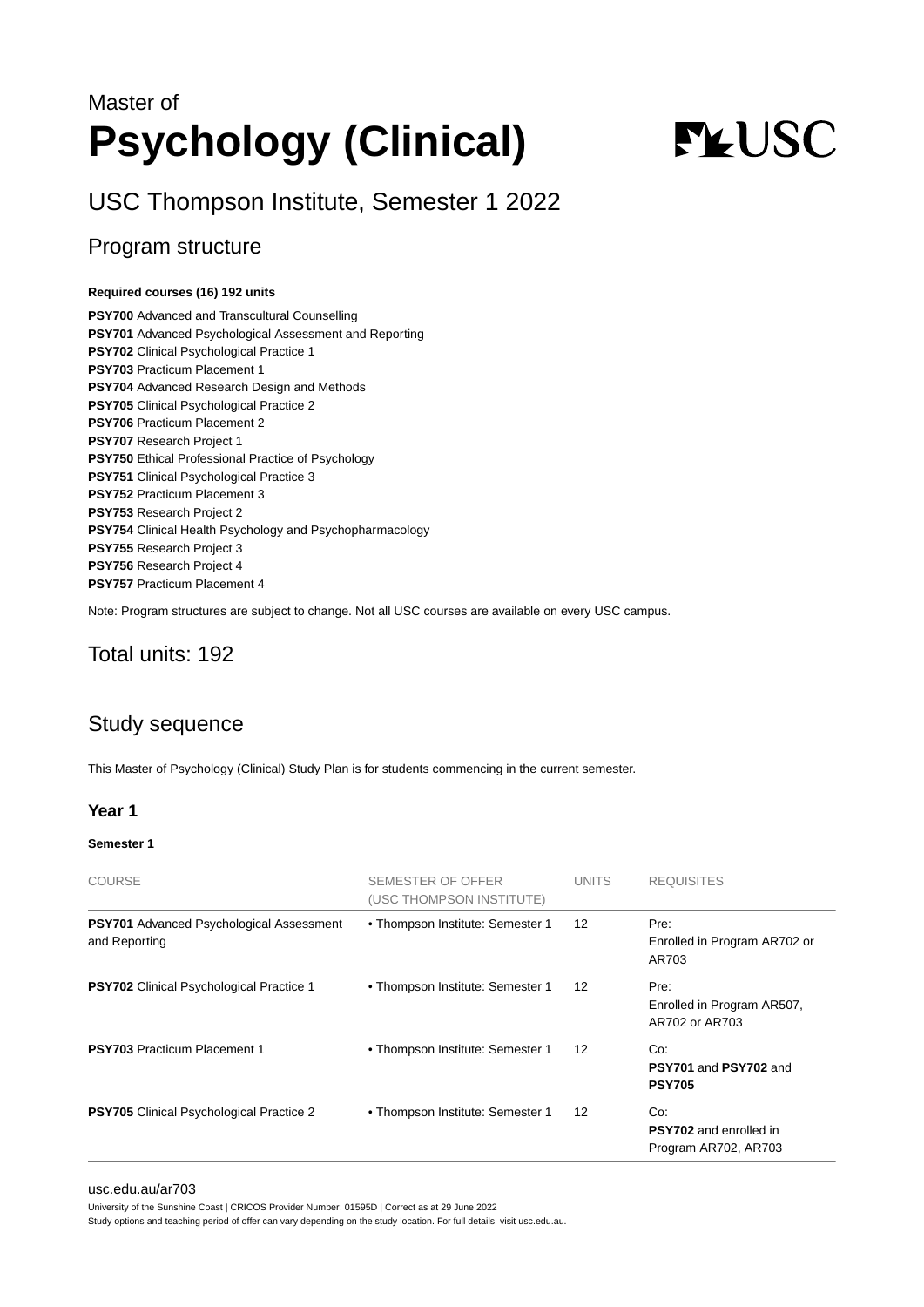#### **Semester 2**

| <b>COURSE</b>                                                | SEMESTER OF OFFER<br>(USC THOMPSON INSTITUTE) | <b>UNITS</b>      | <b>REQUISITES</b>                                      |
|--------------------------------------------------------------|-----------------------------------------------|-------------------|--------------------------------------------------------|
| <b>PSY700</b> Advanced and Transcultural Counselling         | • Thompson Institute: Semester 2              | $12 \overline{ }$ | Pre:<br>Enrolled in Program AR507,<br>AR702 or AR703   |
| <b>PSY704</b> Advanced Research Design and<br><b>Methods</b> | • Thompson Institute: Semester 2              | 12                | Pre:<br>Enrolled in Program AR702 or<br>AR703          |
| <b>PSY706</b> Practicum Placement 2                          | • Thompson Institute: Semester 2              | 12                | Pre:<br><b>PSY703</b> and enrolled in<br>Program AR703 |
|                                                              |                                               |                   | Co:<br><b>PSY700</b>                                   |
| <b>PSY707</b> Research Project 1                             | • Thompson Institute: Semester 2              | 12                | Pre:<br>Enrolled in Program AR703                      |
|                                                              |                                               |                   | Co:<br><b>PSY704</b>                                   |

#### **Year 2**

#### **Semester 1**

| <b>COURSE</b>                                                | <b>SEMESTER OF OFFER</b><br>(USC THOMPSON INSTITUTE) | <b>UNITS</b>      | <b>REQUISITES</b>                                                               |
|--------------------------------------------------------------|------------------------------------------------------|-------------------|---------------------------------------------------------------------------------|
| <b>PSY750</b> Ethical Professional Practice of<br>Psychology | • Thompson Institute: Semester 1                     | 12                | Pre:<br>Enrolled in Program AR702,<br>AR703, XP601 or UP601                     |
| <b>PSY751</b> Clinical Psychological Practice 3              | • Thompson Institute: Semester 1                     | 12                | Pre:<br>PSY706 and PSY705 and<br><b>PSY702</b> and enrolled in<br>Program AR703 |
| <b>PSY752 Practicum Placement 3</b>                          | • Thompson Institute: Semester 1                     | 12                | Pre:<br>PSY700 and PSY701 and<br>PSY702 and PSY703 and<br>PSY705 and PSY706     |
|                                                              |                                                      |                   | Co:<br><b>PSY751 and PSY750</b>                                                 |
| <b>PSY753 Research Project 2</b>                             | • Thompson Institute: Semester 1                     | $12 \overline{ }$ | Pre:<br>PSY704 and PSY707                                                       |

#### **Semester 2**

| <b>COURSE</b>                                                      | SEMESTER OF OFFER<br>(USC THOMPSON INSTITUTE) | UNITS. | <b>REQUISITES</b>                                           |
|--------------------------------------------------------------------|-----------------------------------------------|--------|-------------------------------------------------------------|
| <b>PSY754</b> Clinical Health Psychology and<br>Psychopharmacology | • Thompson Institute: Semester 2              | -12    | Pre:<br>Enrolled in Program AR702,<br>AR703, XP601 or UP601 |

[usc.edu.au/ar703](https://www.usc.edu.au/ar703)

University of the Sunshine Coast | CRICOS Provider Number: 01595D | Correct as at 29 June 2022

Study options and teaching period of offer can vary depending on the study location. For full details, visit usc.edu.au.